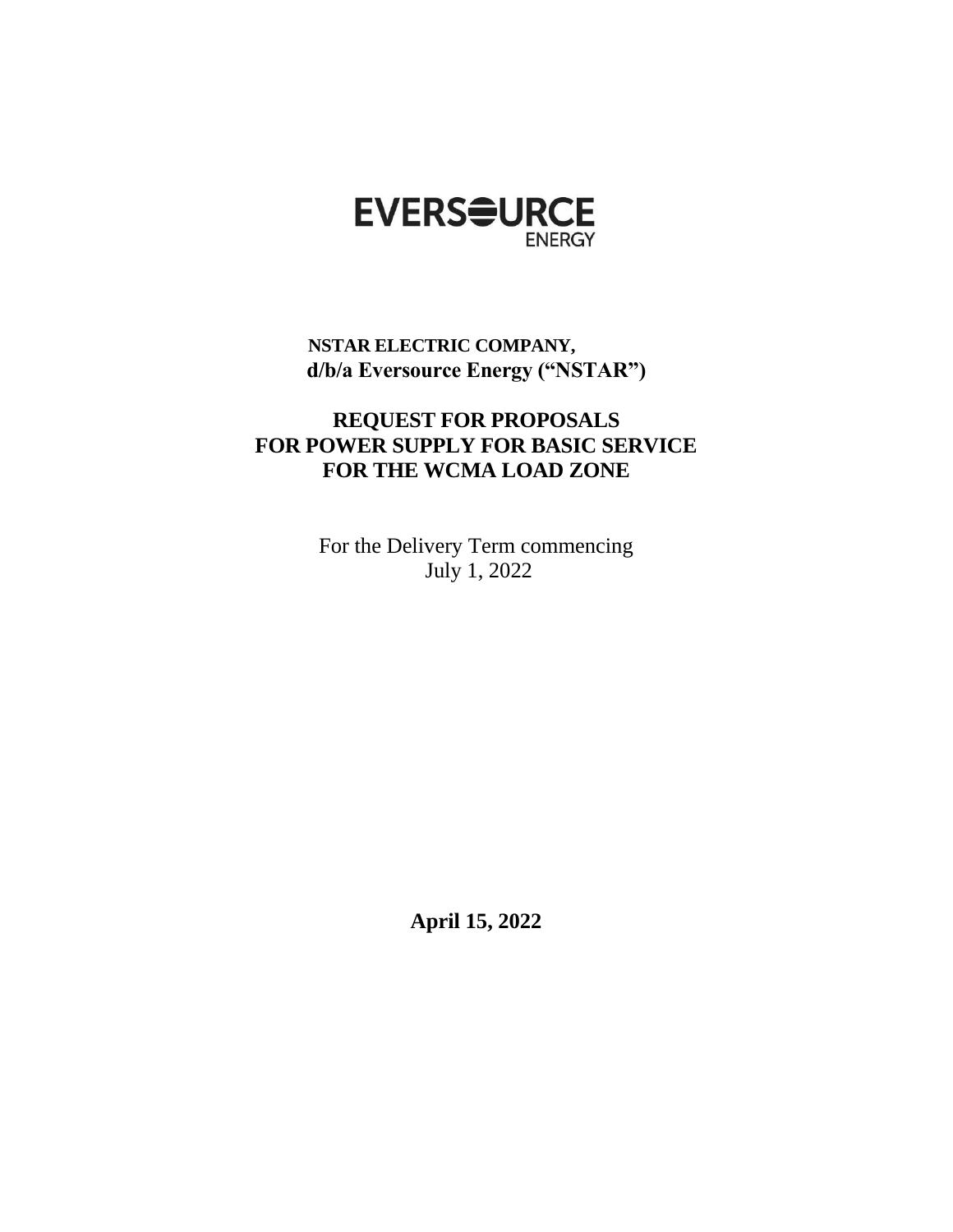# **NSTAR ELECTRIC COMPANY** d/b/a EVERSOURCE ENERGY ("NSTAR")

## REQUEST FOR PROPOSALS FOR POWER SUPPLY **FOR BASIC SERVICE** FOR THE WCMA LOAD ZONE

### April 15, 2022 **TABLE OF CONTENTS**

Attachment 1 - Table of Credit Exposure Limits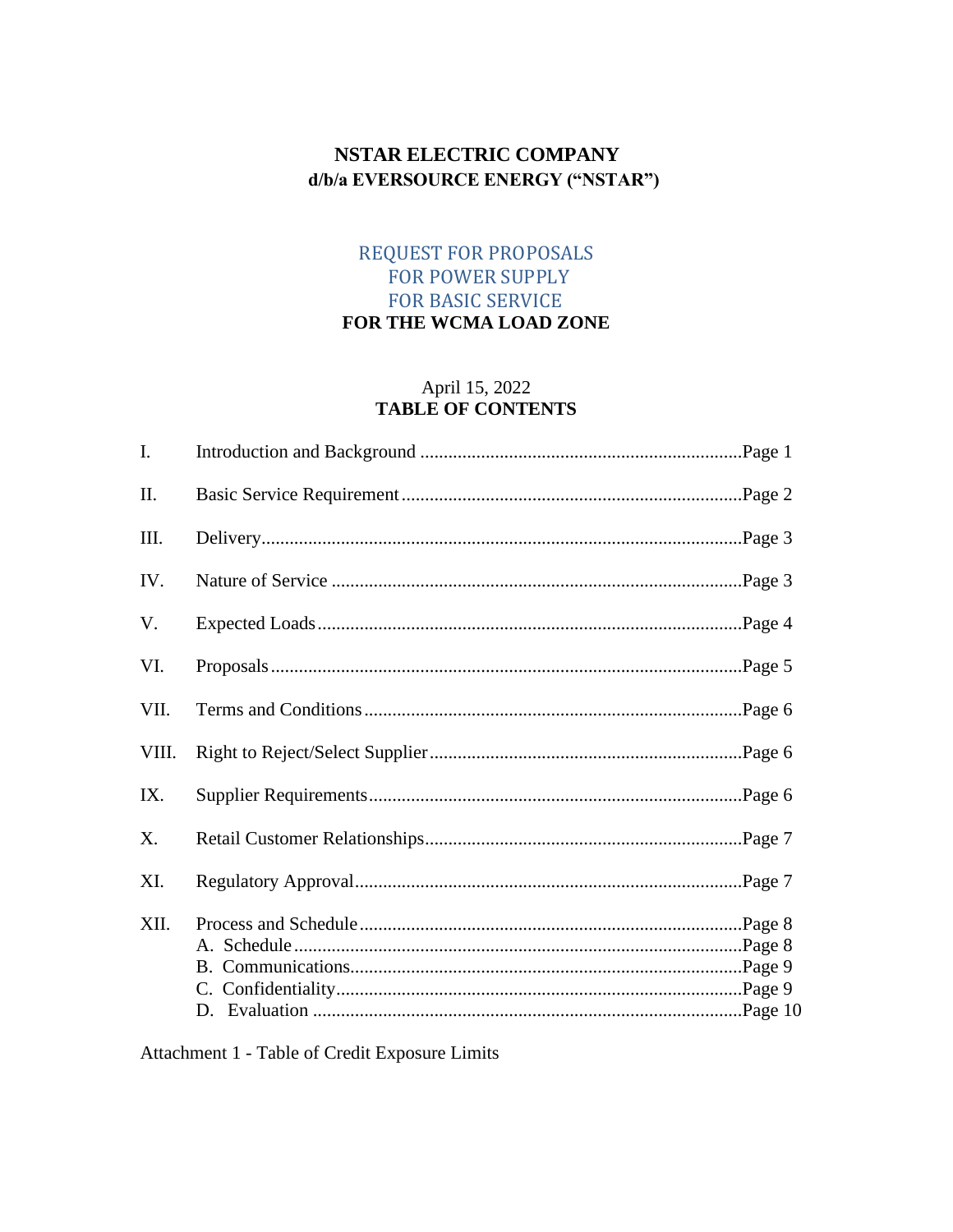## NSTAR ELECTRIC COMPANY **d/b/a EVERSOURCE ENERGY ("NSTAR")**

### **REQUEST FOR PROPOSALS FOR POWER SUPPLY FOR BASIC SERVICE**

## April 15, 2022

### **I. Introduction and Background**

NSTAR Electric Company, d/b/a Eversource Energy ("NSTAR" or the "Company") is requesting wholesale power supply bids to provide a portion of All-Requirements Service<sup>1</sup> to its Residential and Commercial customers located in the WCMA Load Zone, commencing July 1, 2022 and terminating June 30, 2023, and 100% of All-Requirement Service to its Industrial Basic Service customers commencing July 1, 2022 and terminating September 30, 2022. The full terms of the procurements are detailed in this Request for Proposals ("RFP"). Final bids are due on Tuesday, May 10, 2022 by 10 A.M. EPT.

The Massachusetts Electric Industry Restructuring Act of 1997 (the "Act") provides for competition in the electric utility industry by extending competition in the wholesale power supply markets to retail customers through the provision of retail access to all customers. The Act provides access for all retail customers of NSTAR as of March 1, 1998. The Act requires an electric distribution company to provide Basic Service to those customers who are not receiving generation service from a competitive retail supplier. The Act further requires Basic Service to be competitively procured. In addition, the Massachusetts Department of Public Utilities ("DPU" or the "Department") ordered all electric companies in Massachusetts to procure Basic Service through competitive solicitations by customer group (Residential, Commercial and Industrial) and to procure such power at fixed monthly prices. In subsequent proceedings, the DPU required electric companies in Massachusetts to procure Basic Service supply on a load zone-specific basis and to establish separate Basic Service prices for each load zone for Residential and Commercial customers and to procure Basic Service supply on a quarterly basis for Industrial customers.<sup>2</sup>

NSTAR is a subsidiary of Eversource Energy, with a principal place of business in Boston, MA. NSTAR is hereby issuing this RFP for power supply offers from qualified power suppliers ("Suppliers") to supply firm, load-following power to meet the Basic Service requirements (as defined below) for customer groups on a load zone-specific basis for the Delivery Term. Although Suppliers need not provide bids for each tranche of Basic Service, Suppliers must provide separate fixed monthly prices for each tranche bid. NSTAR plans to award the power supply for Basic Service based on the proposals that provide the best value and satisfy the needs of its customers.

NSTAR has uniform Basic Service rates for Residential, Street Lighting, Commercial, and Industrial customers.

<sup>&</sup>lt;sup>1</sup> See the attributes of "All Requirements Service" described in Section IV. "Nature of Service"<br>
<sup>2</sup> Defeult Service, D.T.E. 02.40 C. (September 11, 2003)

Default Service, D.T.E. 02-40-C (September 11, 2003).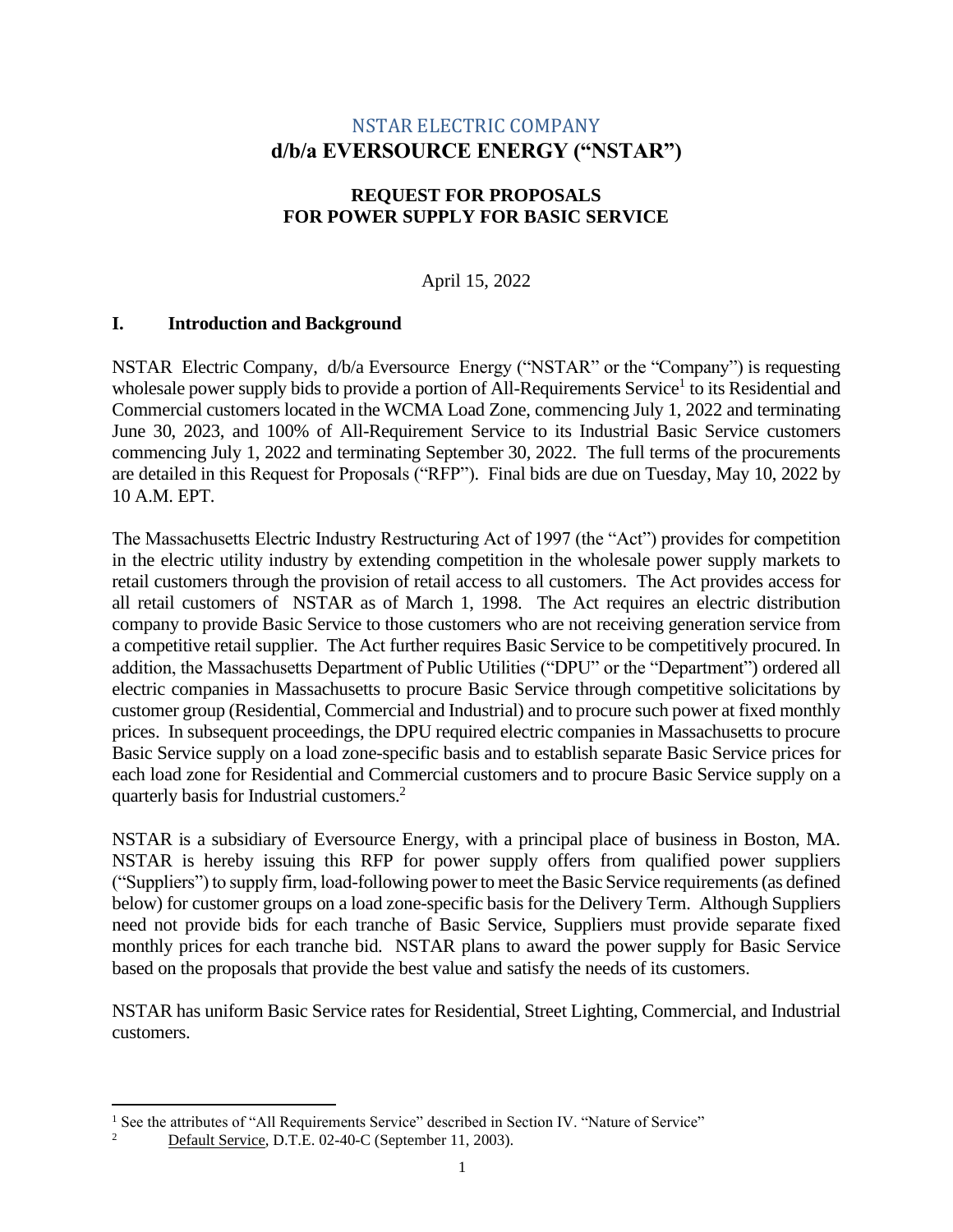## **II. Basic Service Requirement**

NSTAR is soliciting offers for All-Requirements Service to supply NSTAR's Commercial, Residential, and Street Lighting customer groups (the "Smaller Customers") and the Industrial customer group (the "Larger Customers") who take service pursuant to the Company's Basic Service Tariffs. Basic Service is provided to retail customers who are not taking service from a competitive supplier. Basic Service to customers can be initiated by: (a) a customer notifying NSTAR that it wishes to terminate service from its competitive supplier and commence Basic Service; (b) a competitive supplier notifying NSTAR that it is terminating service to a customer; (c) a competitive supplier ceasing to provide service to a customer; or (d) a customer moving into NSTAR's service territory, who has not affirmatively chosen a competitive supplier.

Under this RFP, NSTAR will purchase 50% of the Residential, Commercial, and Street Lighting Basic Service load for July 1, 2022 through June 30, 2023, and 100% of the Industrial Basic Service load for the Third quarter of 2022. Bidders must offer to supply the entire load for the applicable Delivery Period in each customer group tranche bid upon. NSTAR will consider only fixed price bids that can be evaluated on a monthly \$/MWh basis.

### **Industrial Customer Group**

The All-Requirements Service period begins on hour ending 0100 Eastern Prevailing Time (EPT) on July 1, 2022 and terminates on hour ending 2400 EPT on September 30, 2022. There is one tranche totaling 100% of the Basic Service load for customers in the Industrial Customer Group, comprising the following load asset:

| Zone  | <b>Asset Name</b>    | Asset ID $#$ |
|-------|----------------------|--------------|
| WCMA: | WMECO LARGE C&I LOAD | 10094        |

## **Commercial**

The All-Requirements Service begins on hour ending 0100 EPT on July 1, 2022 and terminates on hour ending 2400 EPT on June 30, 2023. There is one tranche of 50% of the Basic Service load for the Commercial customer group during this period, comprising the following load asset:

| Zone  | <b>Asset Name</b>            | Asset ID $#$ |
|-------|------------------------------|--------------|
| WCMA: | WMECO-DEFAULT SMALL C&I LOAD | 10103        |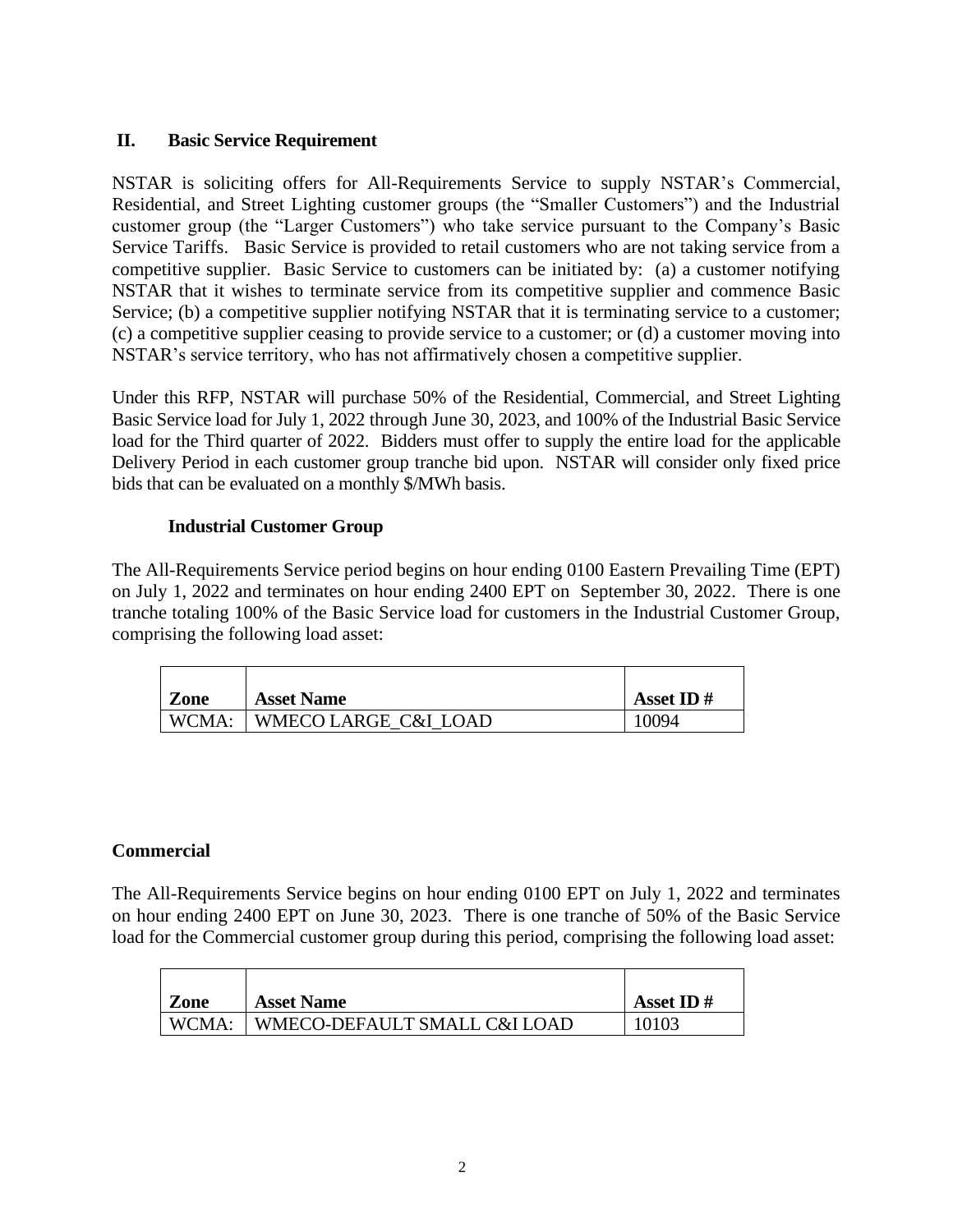### **Residential**

The All-Requirements Service begins on hour ending at 0100 EPT on July 1, 2022 and terminates on hour ending 2400 EPT on June 30, 2023. There is one tranche of 50% of the Basic Service load for the Residential customer group during this period, comprising the following load asset:

| Zone  | <b>Asset Name</b>      | Asset ID $#$ |
|-------|------------------------|--------------|
| WCMA: | WMECO RESIDENTIAL LOAD | 10093        |

### **Street Lighting**

The All-Requirements Service begins on hour ending 0100 EPT on July 1, 2022 and terminates on hour ending 2400 EPT on June 30, 2023. There is one tranche of 50% of the Basic Service load for the Street Lighting customer group during this period, comprising the following load asset:

| Zone  | <b>Asset Name</b>    | Asset ID $#$ |
|-------|----------------------|--------------|
| WCMA: | WMECO STREETLIGHTING | 10104        |

### **III. Delivery**

The All-Requirements Service supply for Basic Service is to be delivered to Pool Transmission Facilities ("PTF") within the WCMA load zone. NSTAR will make arrangements for NEPOOL Regional Network Service, which provides for transmission over PTF, and Local Network Service from any applicable local transmission provider(s), which provides for transmission over non-PTF. NSTAR will be billed by ISO New England Inc. ("ISO-NE") and the applicable local transmission provider(s) for these services. NSTAR will pay these bills and recover the costs, along with its distribution costs, from its customers through its retail distribution tariffs. Any other transmission or distribution costs will be the Supplier's responsibility.

#### **IV. Nature of Service**

Each Supplier with an accepted proposal will be assigned a share of the appropriate NSTAR load asset in the ISO-NE settlement system and will be required to satisfy all ISO-NE Tariff obligations associated with that load asset. The Supplier of Basic Service for each customer group and load zone shall be responsible for meeting the fixed percentage of the service requirements for NSTAR's customers in the customer group and load zone taking such service as specified above. These service requirements include delivery, to the PTF within the WCMA load zone, of the portion of the electric capacity, energy and ancillary services required to meet the needs of NSTAR's Basic Service customers pursuant to the terms of ISO-NE Tariffs and the applicable Master Power Supply Agreement ("MPSA"). Supplier shall be responsible for all transmission and distribution losses associated with delivery of energy from the Delivery Points to the ultimate customers' meters.

The Supplier(s) of All-Requirements Service are not required to provide NSTAR's renewable energy obligations resulting from the Massachusetts Renewable Energy Portfolio Standards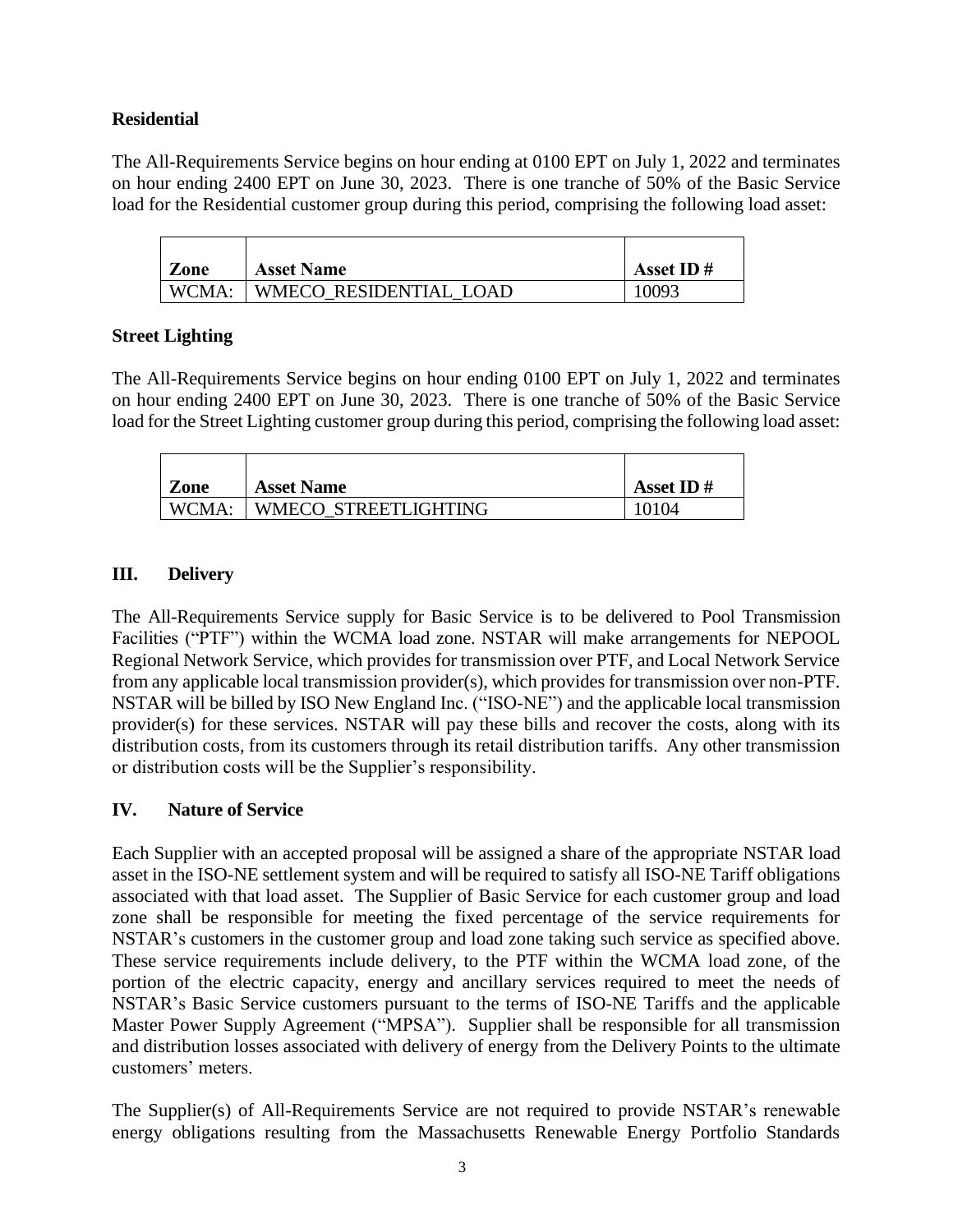promulgated at 225 CMR 14.00 and 15.00 et seq., or the Alternative Energy Portfolio Standard promulgated at 225 CMR 16.00 et seq. These requirements will be managed separately by NSTAR.

#### **V. Expected Loads**

To help Suppliers determine the potential load requirements NSTAR is providing the following information electronically via Eversource's web site at:

**https://www.eversource.com/Content/ema-e/about/doing-business-with-us/energysupplier-information/wholesale-supply-(western-massachusetts)**

- $\Box$  A copy of this RFP
- ❑ A copy of the Form of Master Power Supply Agreement
- ❑ A Bid Form.
- ❑ Aggregate historical hourly reconciled Basic Service load as measured at the low side of the PTF by customer group, for the period January, 2004 through December, 2021, plus aggregate historical hourly preliminary Basic Service load (including losses) by customer group, by distribution company, for the period January, 2022 - through March, 2022.
- ❑ Copies of monthly DOER reports illustrating the number of Basic Service and Competitive Supply customers enrolled and their energy consumption by load zone and rate schedule.

NSTAR cautions Suppliers that historical load data is not a guarantee of future load volumes. It is understood and agreed that NSTAR shall have no liability or responsibility to any entity resulting from the use or reliance upon any such information. Suppliers are responsible for forecasting their obligations on an hourly, daily, and monthly basis. However, NSTAR will provide Suppliers with certain information to facilitate the projection of load requirements. Such data includes the history of energy and peak Basic Service load, with periodic updates to such information.

Suppliers may not limit the amount of supply that may or must be purchased by NSTAR in each tranche, but may elect to bid only specific tranches of the load if the Supplier is willing to serve only particular customer groups or load zones. The amount of power supply for each customer group or load zone to be supplied by the winning Supplier(s) will be determined in accordance with the procedure contained in ARTICLE 6 of the MPSA.

Recently there has been additional activity regarding municipal aggregation in the NSTAR service territory. The aggregation programs are designed to move customers from Basic Service to competitive supply and are administered independently. Some of these programs may receive approval during the term of this RFP. Please contact the MA DPU for updates on the status of municipal aggregation plans in the Commonwealth.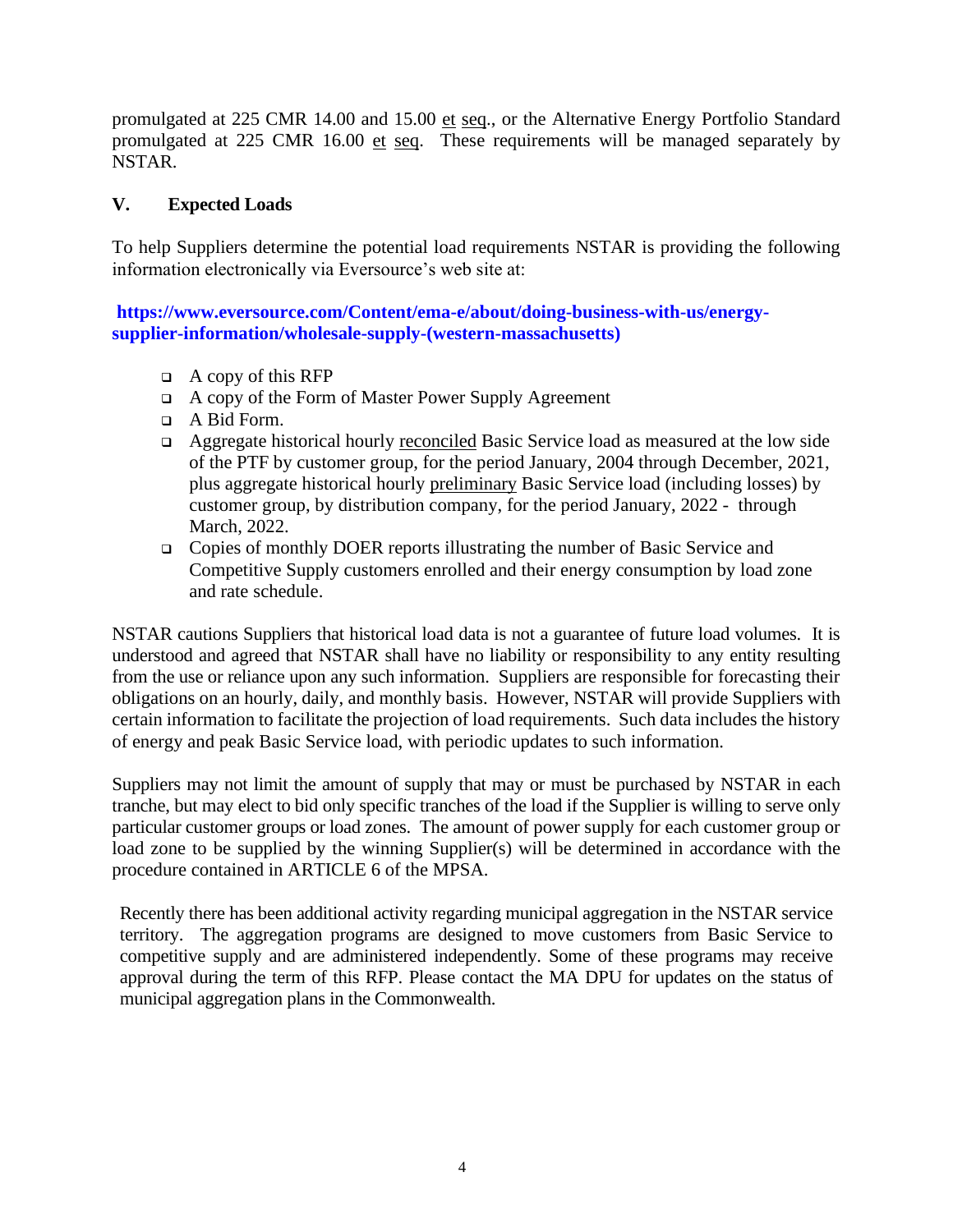#### **VI. Proposals**

Each proposal must be approved by an authorized official of the Supplier, containing the bid price information required in the Bid Form, and submitted electronically to NSTAR. Suppliers must have an executed Master Power Supply Agreement and demonstrate an ability to comply with NSTAR's financial assurance requirements prior to submitting a proposal. In addition, proposals should contain explanatory, descriptive and/or supporting materials as necessary. Each proposal must conform to the requirements of Section "VII. Terms and Conditions" below, and must specify in the Bid Form the price at which the Supplier will provide Basic Service for each customer group and load zone. Proposals shall be stated on an "as-delivered" energy basis with prices stated on a fixed \$/MWH basis. Prices may vary by calendar month, but must be uniform for the entire calendar month and cover the entire Delivery Term of the tranche selected by the Supplier. NSTAR has divided the Delivery Term into two distinct six-month Delivery Terms for the Residential, Commercial, and Street Lighting customer groups. Bidders may choose to bid on the  $2<sup>nd</sup>$  half of 2022 (the "2H-2022" term) or the 1<sup>st</sup> half of 2023 (the "1H-2023" term) or both periods. Each distinct six-month period will be evaluated separately and the best bids will be selected for each period independent of the other period. In addition, prices may not contain demand components or vary by time-of-use within a calendar month. Proposals that contain restrictions on the amount of power supply in any tranche, or any other conditions other than as expressly permitted herein, shall be rejected.<sup>3</sup> Suppliers shall specify a price for each customer group on which it bids. The price for each tranche or customer group may be different.<sup>4</sup> The bid form contains separate worksheets for each six-month period.

Each Supplier bidding in the Smaller Customers category (Residential, Commercial, and Street Lighting customer groups) must submit bids for each of the three customer groups for the entirety of any of the Smaller Customers' terms. Although Suppliers are required to submit pricing for each of the customer groups in the Smaller Customers category, NSTAR may choose up to three winning Suppliers, potentially a different winning supplier for each customer group within this category. Bids for the Street Lighting group will be evaluated independently of all other customer groups. However, Suppliers are permitted to decline to enter into a contract to supply this group unless the Supplier is also the winning Supplier for the Residential or the Small C&I customer groups.

An authorized officer or other authorized representative of the Supplier certifies by its submission of its bid that: the Supplier has reviewed the RFP and all attachments and has investigated and informed itself with respect to all matters pertinent to the RFP and its proposal; the Supplier's proposal is submitted in compliance with all applicable federal, state and local laws and

<sup>&</sup>lt;sup>3</sup> For example, a Supplier offering to supply the residential customer group must agree to supply a fixed percentage of the needs of that group. The Supplier may not offer to serve a fixed percentage of the residential customer group with the condition that the amount of service purchased does not exceed a specified MW level in any given hour.

 $4$  For example, a Supplier may bid to serve the residential customer group at \$X/MWh, the commercial customer group at \$Y/MWh and the industrial customer group \$Z/MWh for the month of July, 2022. For the month of August, 2022, a Supplier may bid to serve the residential customer group at \$A/MWh, the commercial customer group at \$B/MWh and the industrial customer group in at \$C/MWh.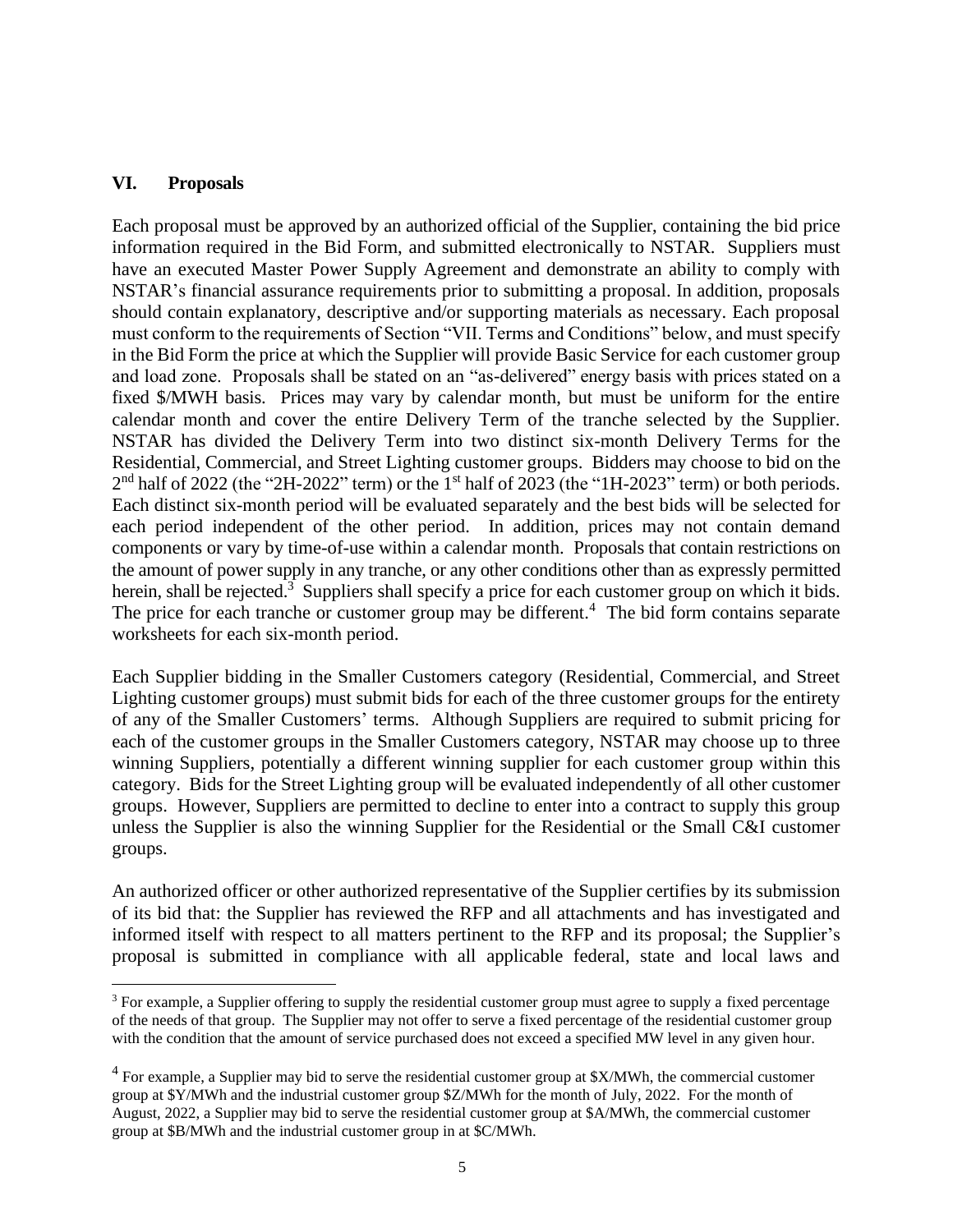regulations, including antitrust and anti-corruption laws; and, the Supplier is bidding independently and that it has no knowledge of the substance of any proposal being submitted by another party in response to this RFP. Violation of any of the above requirements may be reported to the appropriate government authorities.

## **VII. Terms and Conditions**

All proposals shall constitute an offer to sell to NSTAR Basic Supply Service to the applicable customer groups and load zones and such offer shall be required to be delivered to NSTAR no later than 10 A.M. on Tuesday, May 10,2022 and held open until the earlier of 3 P.M. EPT on Tuesday, May 10, 2022 or the date and time at which such offer is either accepted or rejected by NSTAR. Pricing or other terms contained in such offer may not be changed or withdrawn during this period. NSTAR is not required to consider submissions received after the 10 A.M. deadline.

Each winning Supplier selected by NSTAR will provide Basic Service to NSTAR in accordance with the terms and conditions of the MPSA. All Suppliers are required to have in place an executed MPSA and agreed form of Transaction Confirmation prior to submitting bids. Winning suppliers will be required to execute the applicable MPSA transaction Confirmation documents within one (1) business day of being notified that it has been selected as a winning Supplier, and to provide any required financial assurance in accordance with the terms of the MPSA.

## **VIII. Right to Select or Reject Supplier**

Although it is NSTAR's firm intent to select Suppliers as a result of this RFP, NSTAR shall have the exclusive right to select or reject any or all of the proposals submitted, at any time and for any reason. NSTAR may disregard any bid submission not in accordance with the requirements contained in this RFP. Further, NSTAR expressly reserves the right, in its sole and absolute discretion, to seek clarifications of any submissions, to negotiate to seek modifications to any submissions, to unilaterally change the schedule described herein or modify any of the rules, requirements and procedures referenced herein, to seek additional information, to terminate the process described herein, and to invite any (or none) of the Suppliers to participate further in the process, all without prior notice to other potential parties.

A person's or an entity's preparation for this process, submission of a bid or information in response to this RFP, or participation in this process shall not operate to vest any rights in that person or entity or to create any duties or obligations for NSTAR.

## **IX: Supplier Requirements for Basic Service**

Each Supplier must obtain all necessary regulatory and other approvals prior to submission of a proposal that are required to enable it to provide the applicable service. Each Supplier responding to this RFP must meet certain conditions, including but not limited to:

A. Each Supplier must be a member of NEPOOL and have an accepted Market Participant Service Agreement and settlement account established with the ISO-NE and be in good standing and in compliance with all ISO-NE Policies (including, without limitation, the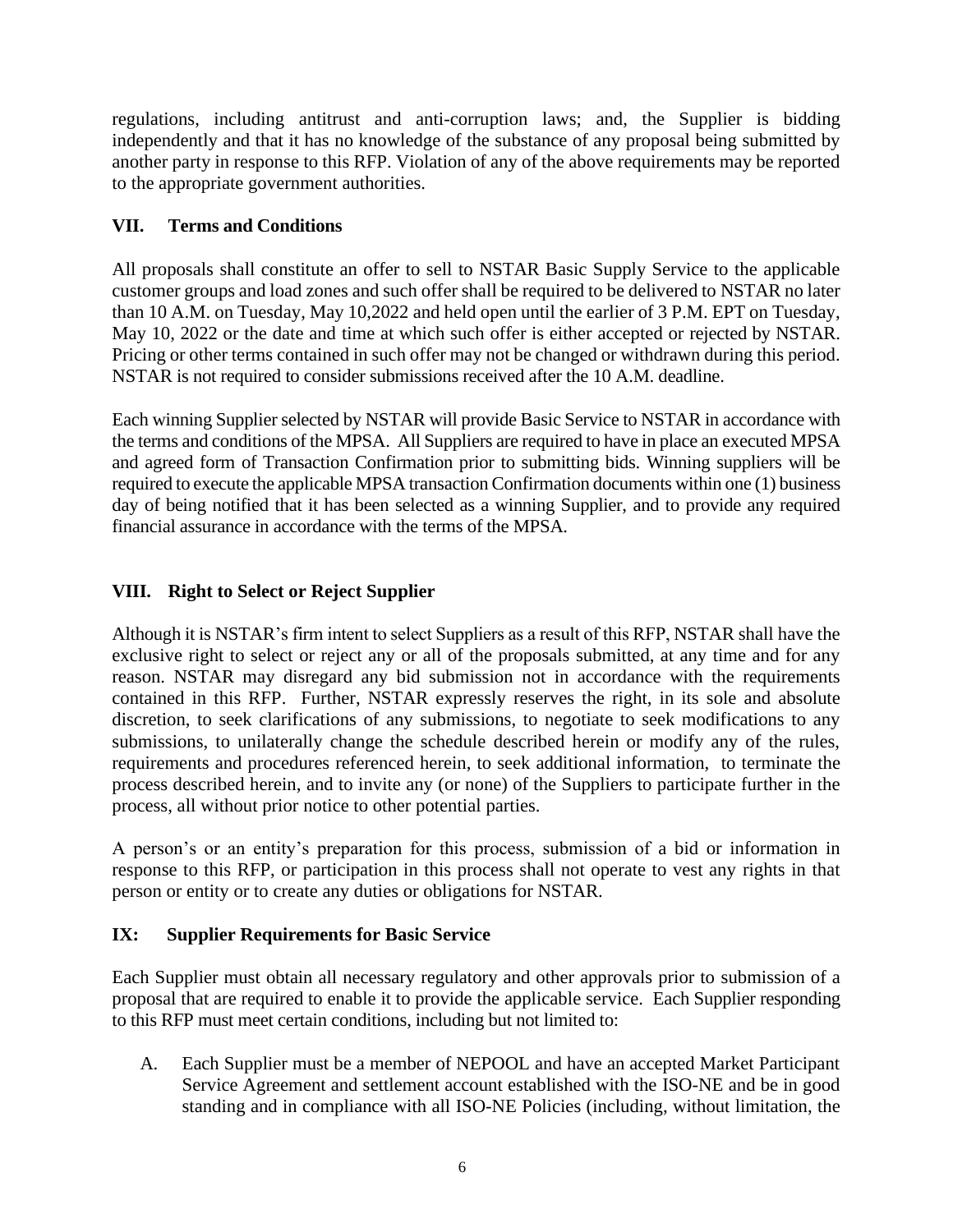Financial Assurance Policy) at the time of its proposal submission and throughout the term of the period covered by this RFP;

- B. Demonstrate that it has the financial resources to perform its obligations. Further, the Supplier must be prepared to provide financial assurances and instruments satisfactory to NSTAR to cover NSTAR's costs in the event of a Supplier default. NSTAR shall calculate the potential exposure associated with a Supplier default, and in the event such exposure exceeds the applicable unsecured credit rating limit, Supplier shall be required to provide an irrevocable letter of credit or other security in a form and amount and from an issuer acceptable to NSTAR. If Supplier has a Guarantor, Supplier shall deliver to Buyer prior to bid submission a guaranty in a form acceptable to Buyer for prompt payment by Guarantor when due of all present and future payment obligations of Supplier;
- C. Demonstrate its own experience and qualifications (not that of its affiliates or special purpose entities) to provide the Basic Service offered.
- D. Commit to assisting and cooperating with NSTAR in any regulatory or judicial process relating to the proposed purchase, at the Supplier's expense.
- E. Demonstrate the ability to meet the labeling and disclosure requirements of the Massachusetts legislation for all resources bid.
- F. Each Supplier must be authorized by the Federal Energy Regulatory Commission to sell wholesale power.
- G. Comply with the requirements set forth in this RFP.

#### **X. Retail Customer Relationships**

All customers taking Basic Service covered by this RFP remain retail customers of NSTAR. As the retail provider, NSTAR performs billing and customer service functions for all Basic Service customers.

## **XI. Regulatory Approval**

Any agreement(s) entered into for the delivery of MA Basic Service pursuant to this solicitation will be subject to the DPU's favorable review of the results of NSTAR's solicitation for Basic Service. Section 3.2 of the NSTAR Master Power Supply Agreement reflects this review standard. The Supplier is responsible for obtaining any applicable regulatory approvals for its obligations as stated above, and for satisfying any reporting requirements of the Federal Energy Regulatory Commission.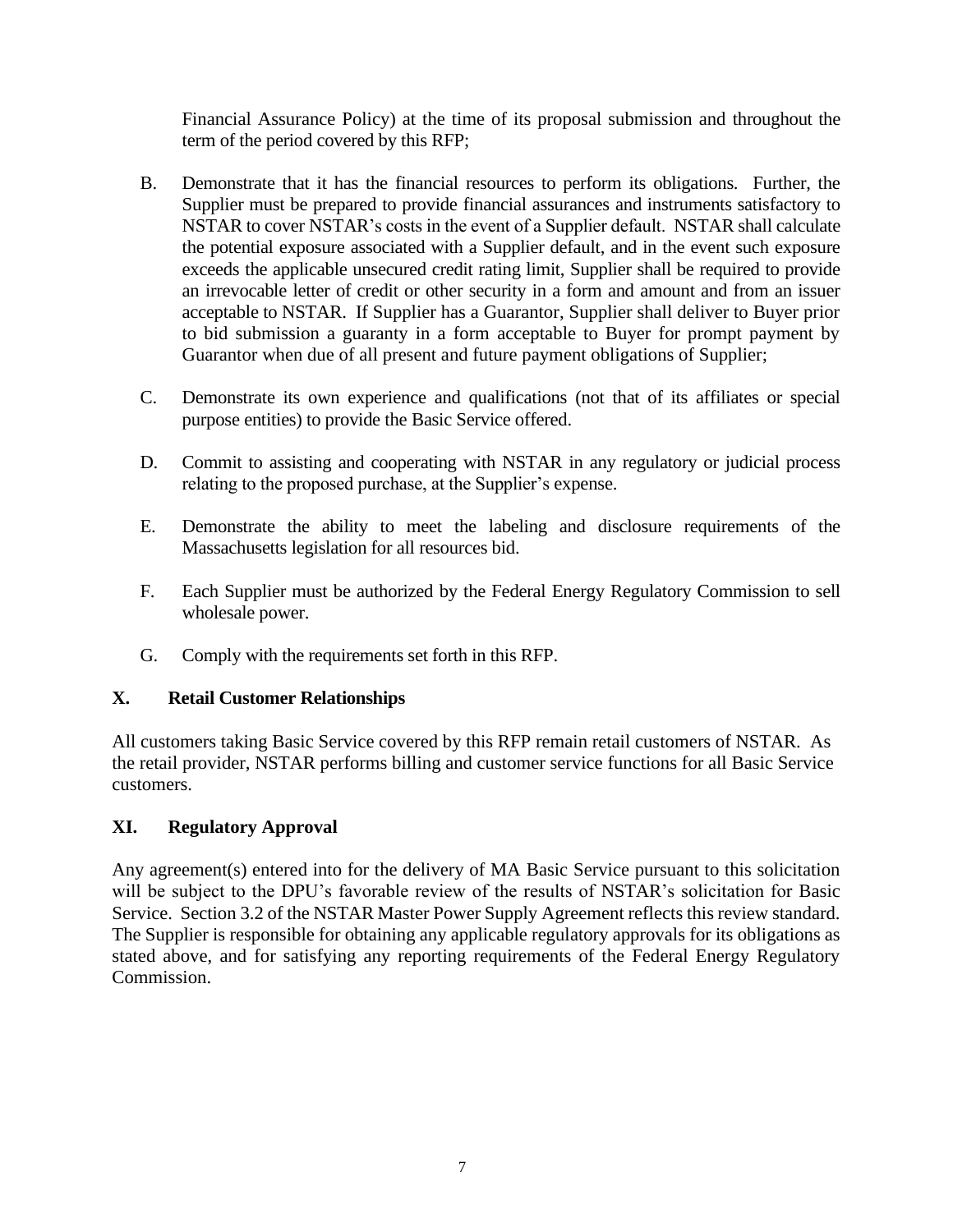## **XII. Process and Schedule**

## **A. Schedule**

NSTAR intends to adhere to the following schedule, although it reserves the right to modify the schedule at any time at its sole discretion.

| <b>Process Step</b>                       | <b>Date</b>                                                 |
|-------------------------------------------|-------------------------------------------------------------|
| <b>Issue Request for Proposal</b>         | April 15, 2022                                              |
| <b>Final Bids due</b>                     | Tuesday, May 10, $2022 - 10:00$ a.m.                        |
|                                           | <b>EPT</b>                                                  |
| Award Group selected                      | Tuesday, May 10, 2022 no later than 3:00 p.m.<br><b>EPT</b> |
| <b>Transaction Confirmation Documents</b> | Wednesday, May 11, 2022 no later than 5:00                  |
| Executed                                  | p.m. EPT                                                    |
| Service Begins                            | July 1, 2022                                                |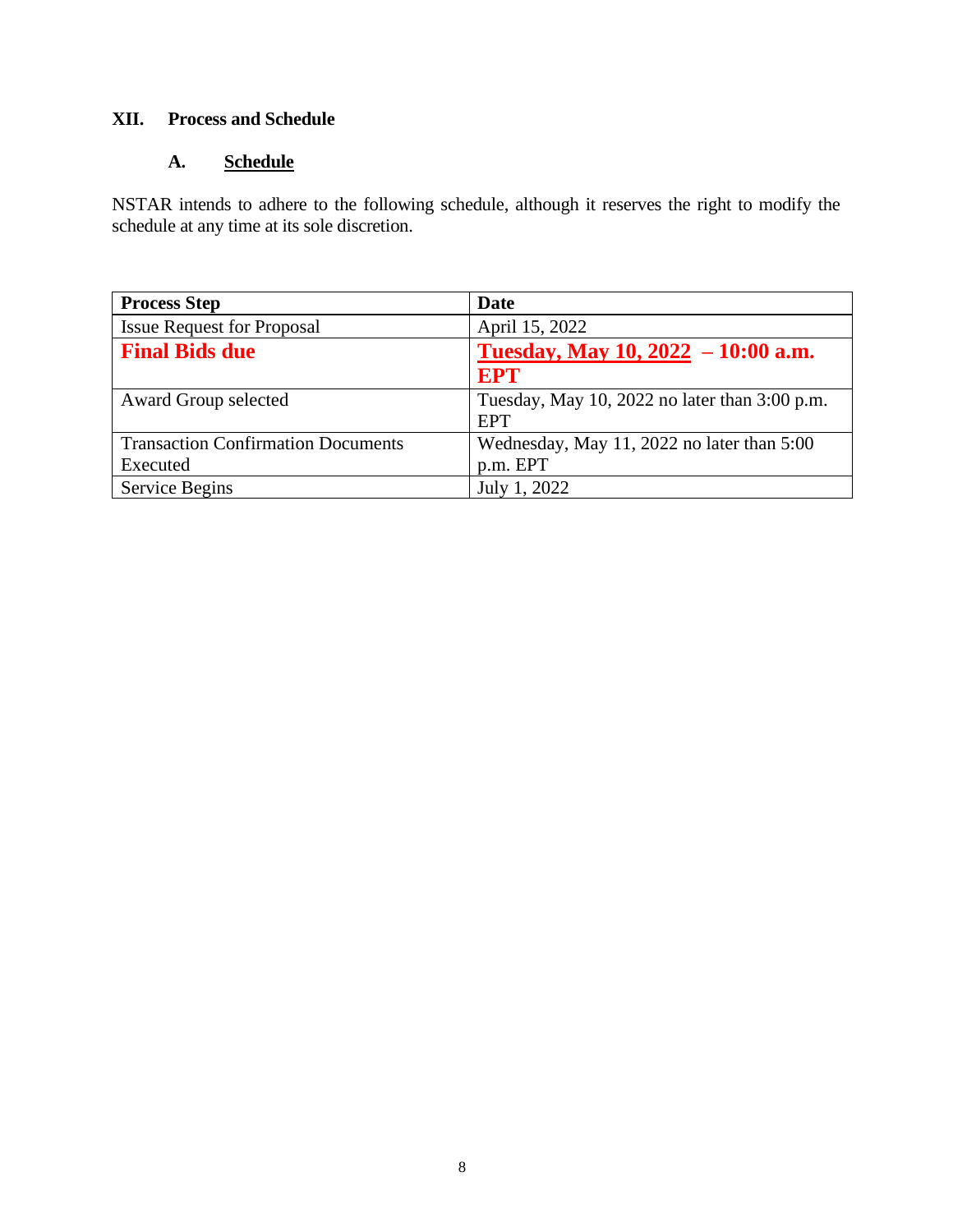#### **B. Communications**

#### **All offers for supply must be made by E-mail, addressed to both the primary and alternate contact listed below.**

All other communications regarding this RFP may be made by E-mail, or addressed to:

NSTAR Electric Company 107 Selden Street Berlin, CT 06037 Attn: Phil Higgins

Fax: 860-665-4583 E-mail: phillip.higgins@eversource.com

#### **If you have any questions please call:**

#### **Primary Contact: Phil Higgins (860) 665-5003**

#### **C. Confidentiality**

NSTAR agrees that it shall use commercially reasonable efforts to treat the non-public information it receives from Suppliers in a confidential manner and will not, except as required by law or in a regulatory proceeding, disclose such information to any third party or use such information for any purpose other than in connection with this RFP; provided, that, in any regulatory, administrative or jurisdictional proceeding in which confidential information is sought, NSTAR shall take reasonable steps to limit disclosure and use of said confidential information through the use of non-disclosure agreements or orders seeking protective treatment, and shall inform the Supplier if confidential information is being sought. Notwithstanding the foregoing, in any regulatory proceeding in which such confidential information is sought and a request for confidential treatment is made to the DPU, NSTAR shall not be responsible in the event that it is determined that the request for treating information in a confidential manner is not warranted. The Supplier shall be required to use commercially reasonable efforts to treat all information received from NSTAR in a confidential manner and will not, except as required by law or in a regulatory proceeding, disclose such information to any third party.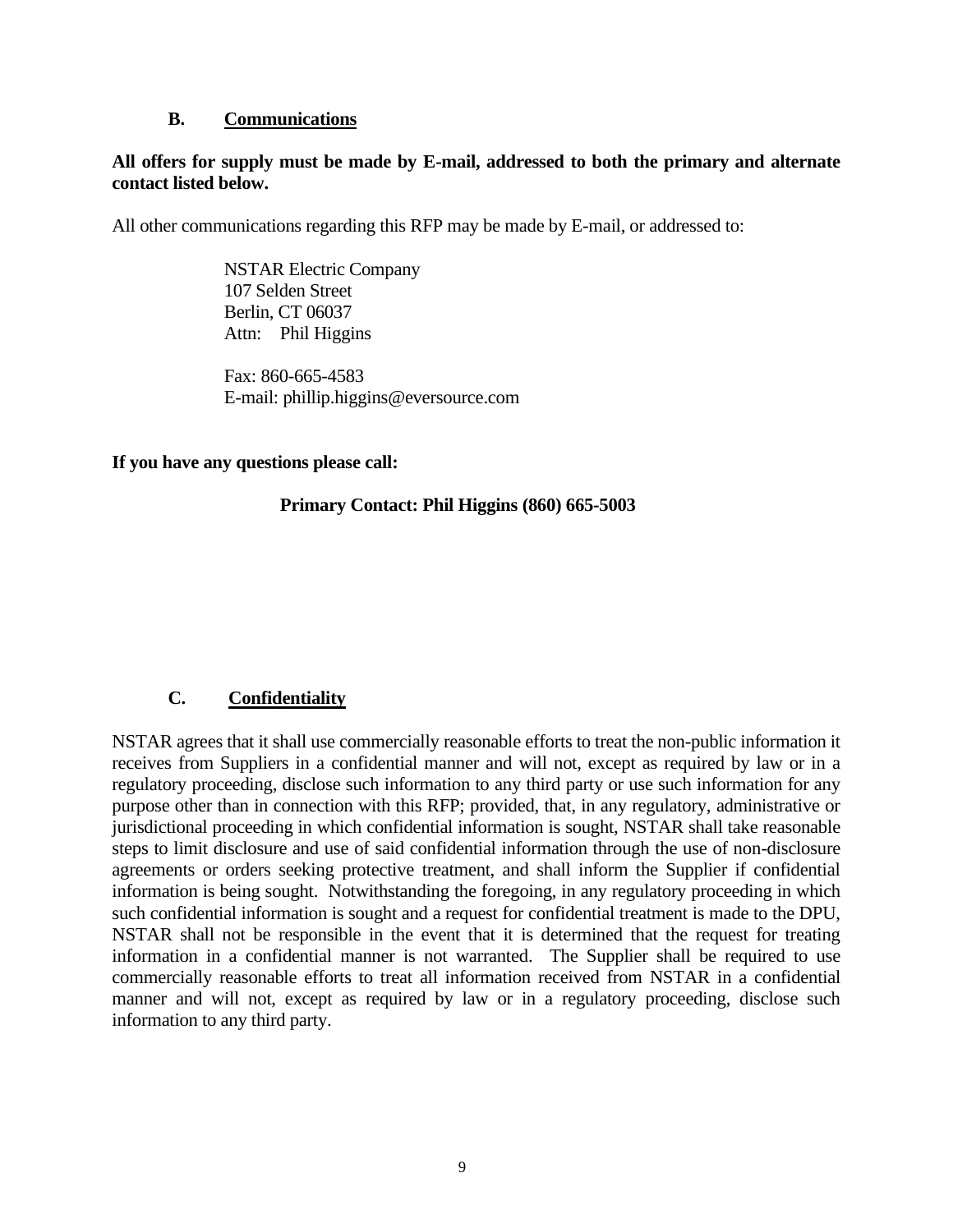## **D. Evaluation**

Proposals will be evaluated on the following bases:

- 1. Lowest evaluated bid price by customer group;
- 2. Compliance with non-price bidding requirements; and
- 3. Risk relative to price and ability to serve the load.

In evaluating bid prices, NSTAR will weigh monthly bids using a forecast of the monthly Basic Service load.